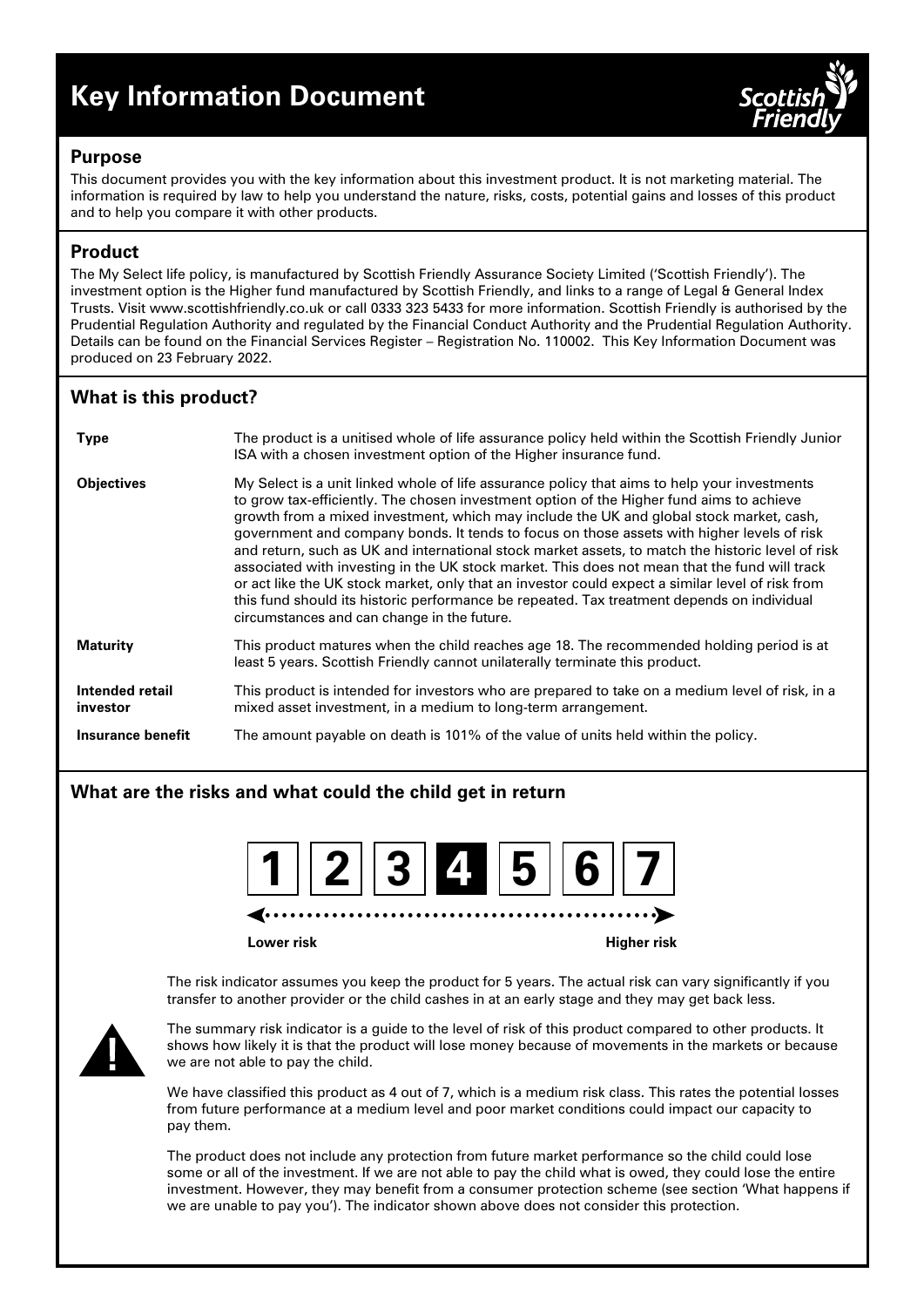| <b>Performance scenarios</b> |                                                                       |                     |                     |                                            |  |  |
|------------------------------|-----------------------------------------------------------------------|---------------------|---------------------|--------------------------------------------|--|--|
| Investment                   | £10,000                                                               | 1 Year              | 3 Years             | 5 Years<br>(Recommended<br>holding period) |  |  |
| <b>Survival scenarios</b>    |                                                                       |                     |                     |                                            |  |  |
| <b>Stress</b>                | What the child might get back after costs<br>Average return each year | £3,689<br>$-63.11%$ | £5,807<br>$-16.57%$ | £4,931<br>$-13.19%$                        |  |  |
| Unfavourable                 | What the child might get back after costs<br>Average return each year | £9,499<br>$-5.01%$  | £10,694<br>2.26%    | £12,553<br>4.65%                           |  |  |
| <b>Moderate</b>              | What the child might get back after costs<br>Average return each year | £11,228<br>12.28%   | £14,275<br>12.60%   | £18,194<br>12.72%                          |  |  |
| Favourable                   | What the child might get back after costs<br>Average return each year | £13.239<br>32.39%   | £19,005<br>23.87%   | £26,308<br>21.34%                          |  |  |
| <b>Death scenario</b>        |                                                                       |                     |                     |                                            |  |  |
| Upon death                   | What the child's beneficiaries might get<br>back after costs          | £11,340             | £14,418             | £18,376                                    |  |  |

This table shows the money the child could get back over the next 5 years, under different scenarios, assuming that you invest £10,000. The scenarios shown illustrate how your investment could perform. You can compare them with the scenarios of other products. The scenarios presented are an estimate of future performance based on evidence from the past on how the value of this investment varies, and are not an exact indicator. What the child gets will vary depending on how the market performs and how long you keep the product. The stress scenario shows what the child might get back in extreme market circumstances, and it does not take into account the situation where we are not able to pay them.

The figures shown include all the costs of the product itself. The figures do not take into account their personal tax situation, which may also affect how much they get back. The maximum loss would be that they lose all of the investment.

## **What happens if Scottish Friendly is unable to pay out?**

If you buy a policy with Scottish Friendly and we cannot pay the full amount due, the child may be entitled to compensation under the Financial Services Compensation Scheme. The maximum level of compensation for claims against firms declared in default is 100% of the claim with no upper limit.

## **What are the costs?**

The Reduction in Yield (RIY) shows what impact the total costs you pay will have on the investment return the child might get. The total costs take into account one-off, ongoing and incidental costs.

The amounts shown here are the cumulative costs of the product itself, for three different holding periods. They include potential early exit penalties. The figures assume you invest £10,000 at outset. The figures are estimates and may change in the future.

#### **Table 1: Costs over time**

The person selling you or advising you about this product may charge you other costs. If so, we will provide you with information about these costs and show you the impact that all costs will have on your investment over time.

| E10,000                     | 1 year  | 3 years | If you cash in after If you cash in after If you cash in after 5 years<br>(the recommended holding<br>period) |
|-----------------------------|---------|---------|---------------------------------------------------------------------------------------------------------------|
| <b>Total costs</b>          | £233    | £759    | £1,526                                                                                                        |
| Reduction in Yield per year | $2.3\%$ | $2.0\%$ | $1.8\%$                                                                                                       |